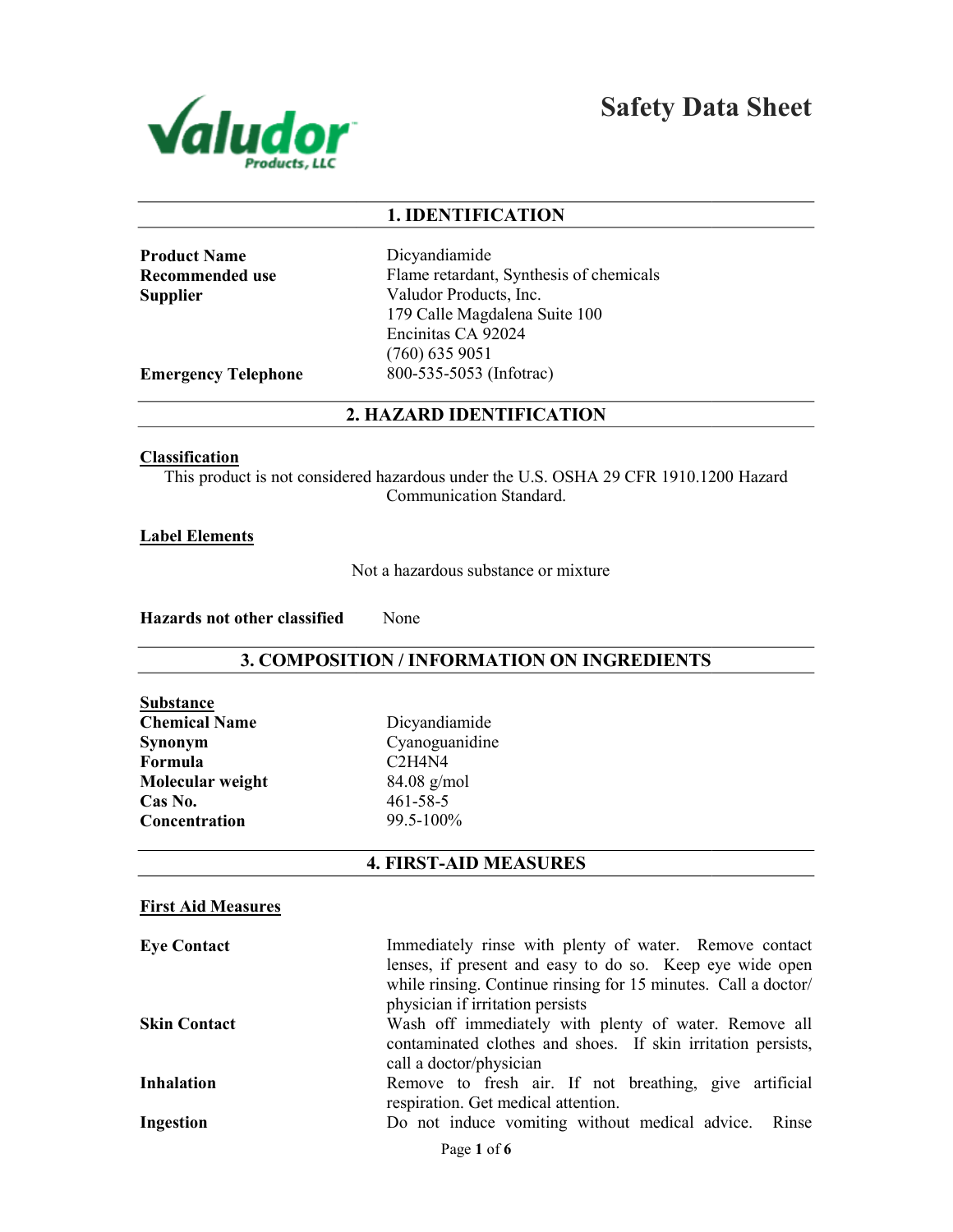mouth with water. Never give anything by mouth to an unconscious person. If symptoms persist, call a physician

#### Most important symptoms/effects, acute and delayed

Symptoms No information available

## 5. FIRE-FIGHTING MEASURES

Suitable extinguishing Media Use any means suitable for extinguishing surrounding fire.

#### Specific Hazards Arising from the chemical

Hazardous combustion products Thermal decomposition can lead to the release of irritation or toxic gases and vapors; including and not limited to: Carbon oxides Nitrogen oxides

#### Protective equipment and precautions for fire-fighters

As in any fire, wear self-contained breathing apparatus pressure-demand, MSHA/NIOSH (approved or equivalent) and full protective gear.

## 6. ACCIDENTAL RELEASE MEASURES

#### Personal precautions, protective equipment, and emergency procedures

**Personal precautions** Avoid contact with eyes, skin and clothing. Avoid breathing vapors or mists. Use personal protection recommended in Section 8. Ensure adequate ventilation.

## Methods and materials for containment and cleanup

| <b>Methods for clean-up</b>      | Sweep or vacuum up and place in an appropriate closed |  |  |
|----------------------------------|-------------------------------------------------------|--|--|
|                                  | container. Keep unauthorized personnel away. Avoid    |  |  |
|                                  | generating dust.                                      |  |  |
| <b>Environmental Precautions</b> | Prevent entry into waterways or sewers                |  |  |
|                                  |                                                       |  |  |

#### 7. HANDLING AND STORAGE

#### Precautions for safe handling

Do not breathe dust. Avoid dust formation. Avoid contact with eyes, skin and clothing. Do not ingest. Ensure adequate ventilation. Use personal protective equipment recommended in section 8. Remove and wash contaminated clothing before reuse. Do not eat, drink or smoke when using this product.

#### Conditions for safe storage, including any incompatibilities

Store in a cool/low-temperature, well-ventilated, dry place. Keep containers closed and labeled when not in use.

## 8. EXPOSURE CONTROLS / PERSONAL PROTECTION

#### Exposure Guidelines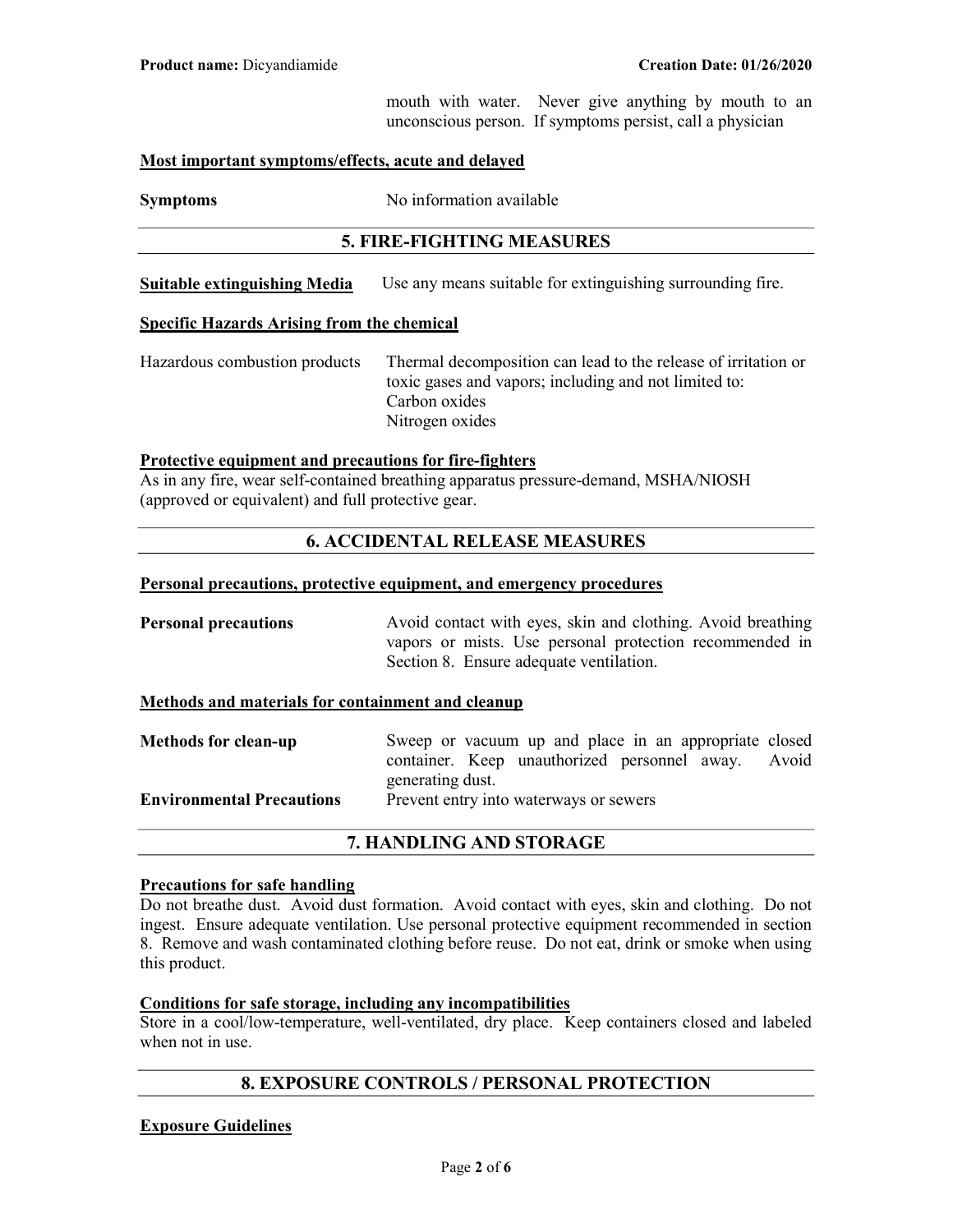This product does not contain any hazardous materials with occupational exposure limits established by the regional specific regulatory bodies

## Appropriate engineering controls

Ensure adequate ventilation, especially in confined areas. Consider the potential hazards of this material, applicable exposure limits, job activities and other substances in the work place when designing controls and selecting personal protective equipment.

#### Personal Protective Equipment

| <b>Eye/face protection</b>    | Safety glasses are recommended in professional settings                           |
|-------------------------------|-----------------------------------------------------------------------------------|
| <b>Skin protection</b>        | Choose the appropriate protective clothing and gloves based                       |
|                               | on the tasks being performed to avoid exposure to skin. Wear<br>protective gloves |
|                               |                                                                                   |
| <b>Respiratory protection</b> | Not required under normal circumstances. If exposure limits                       |
|                               | are exceeded or if irritation or other symptoms are                               |
|                               | experienced use a NIOSH/MSHA approved respirator                                  |
| <b>Hygiene Measures</b>       | Handle in accordance with good industrial hygiene and safety                      |
|                               | practices. Do not eat, drink or smoke when using this                             |
|                               | product.                                                                          |

| Appearance                           | White Powder             |
|--------------------------------------|--------------------------|
| <b>Physical state</b>                | Solid                    |
| Odor                                 | No odor                  |
| Odor threshold                       | No information available |
| pН                                   | Not applicable           |
| <b>Melting point</b>                 | 208-211 C (406-412 F)    |
| <b>Boiling point / Boiling range</b> | Not applicable           |
| <b>Flash point</b>                   | Not applicable           |
| <b>Evaporation rate</b>              | Not applicable           |
| Flammability                         | No information available |
| <b>Flammability or explosive</b>     |                          |
| limits                               |                          |
| <b>Upper</b>                         | No information available |
| Lower                                | No information available |
| Vapor pressure                       | No information available |
| <b>Vapor density</b>                 | No information available |
| <b>Specific Gravity</b>              | 14                       |
| <b>Solubility in water</b>           | $2.26\%$ @ 13C           |
| <b>Partition coefficient</b>         | No information available |
| <b>Auto-ignition temperature</b>     | No information available |
| <b>Decomposition temperature</b>     | No information available |
| <b>Viscosity</b>                     | No information available |

# 9. PHYSICAL and CHEMICAL PROPERTIES

## 10. STABILITY AND REACTIVITY

| <b>Reactivity</b>         | None known under normal conditions.                  |
|---------------------------|------------------------------------------------------|
| <b>Chemical stability</b> | Stable under ordinary conditions of use and storage. |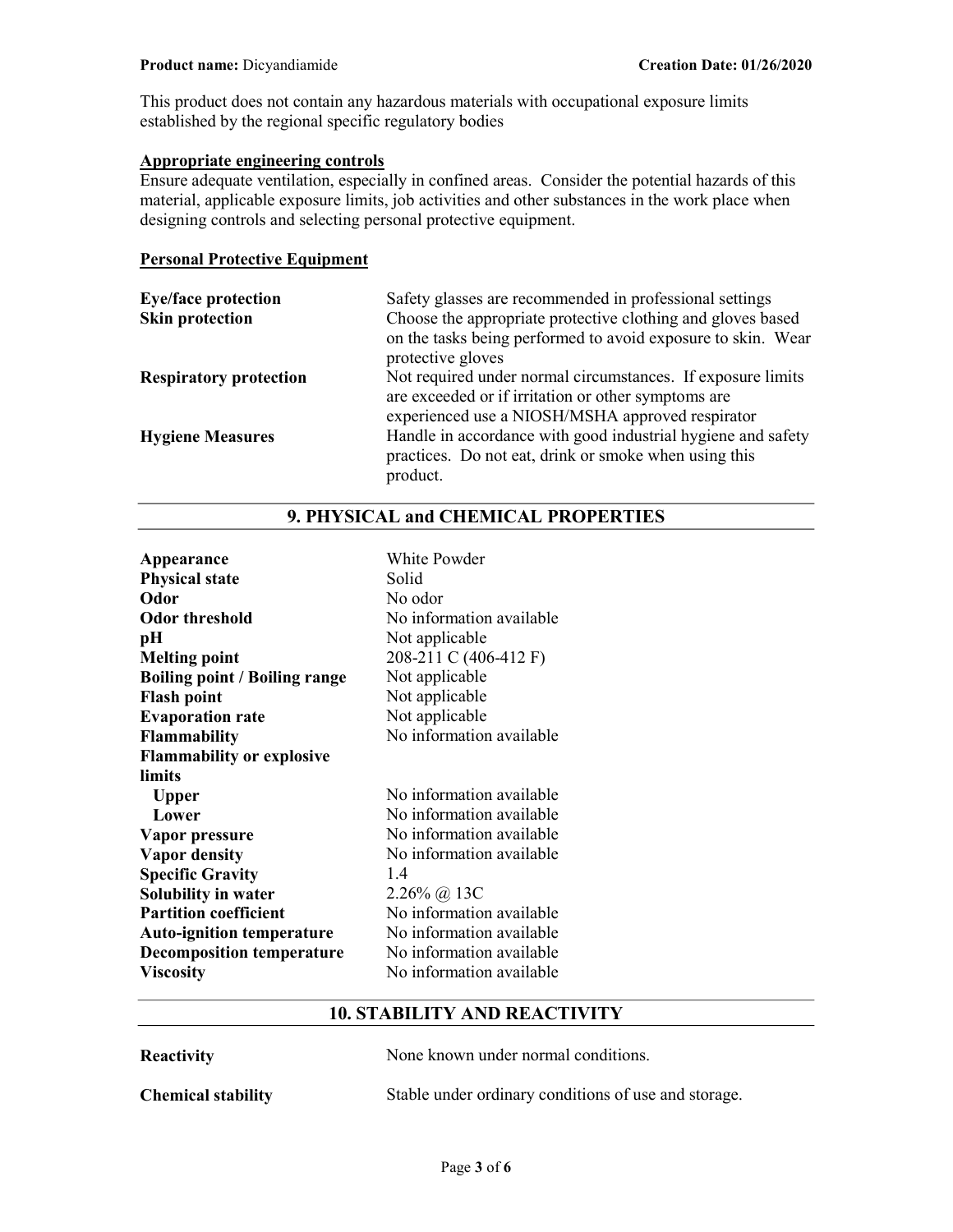| <b>Possibility of hazardous</b><br>reactions | None under normal processing.                                                                 |
|----------------------------------------------|-----------------------------------------------------------------------------------------------|
| Conditions to avoid                          | Avoid dust formation.                                                                         |
| Incompatible materials                       | Strong bases, Strong acids, Strong oxidizing agents,<br>Ammonium nitrate, Potassium chlorates |
| <b>Hazardous decomposition</b><br>products   | Hazardous combustion can lead to the release of irritating<br>gases and vapors.               |

## 11. TOXICOLOGICAL INFORMATION

## Information on likely routes of exposure

| <b>Skin contact</b> | May cause skin irritation                 |  |
|---------------------|-------------------------------------------|--|
| Eye contact         | May cause eye irritation                  |  |
| Inhalation          | May cause irritation of respiratory tract |  |
| Ingestion           | May be harmful if swallowed               |  |

Symptoms related to the physical chemical and toxicological characteristics No information available

## Delayed and immediate effects and also chronic effects form short and long-term exposure

| <b>Skin damage/irritation</b>   | Not classified |
|---------------------------------|----------------|
| Eye damage/irritation           | Not classified |
| <b>Sensitization</b>            | Not classified |
| <b>Mutagenic effects</b>        | Not classified |
| Carcinogenicity                 | Not classified |
| <b>Reproductive toxicity</b>    | Not classified |
| <b>STOT</b> – single exposure   | Not classified |
| <b>STOT</b> – repeated exposure | Not classified |
| <b>Aspiration hazard</b>        | Not classified |

#### **Acute Toxicity**

#### Component information

| <b>€omponent</b> | .'as-No        | LD50 Oral             | <b>LD50 Dermal</b>    | LC50 Inhalation |
|------------------|----------------|-----------------------|-----------------------|-----------------|
| Dicvandiamide    | $461 - 58 - 5$ | $5,000 \text{ mg/kg}$ | $2.000 \text{ mg/kg}$ | me/L            |

## 12. ECOLOGICAL INFORMATION

Ecotoxicity Should not be released to environment

| Component      | <b>Freshwater Fish</b>   | <b>Freshwater Algae</b> | Water Flea              |
|----------------|--------------------------|-------------------------|-------------------------|
| Dicyandiamide  | LC50: $>100$ mg/L $-96h$ | $EC50:>100$ mg/L –      | $EC50:>100$ mg/L $-48h$ |
| $461 - 58 - 5$ | <i>(Oryzias latipes)</i> | 72h (Selenastrum        | (Daphnia magna)         |
|                |                          | capricornutum)          |                         |

Persistence and degradability No information available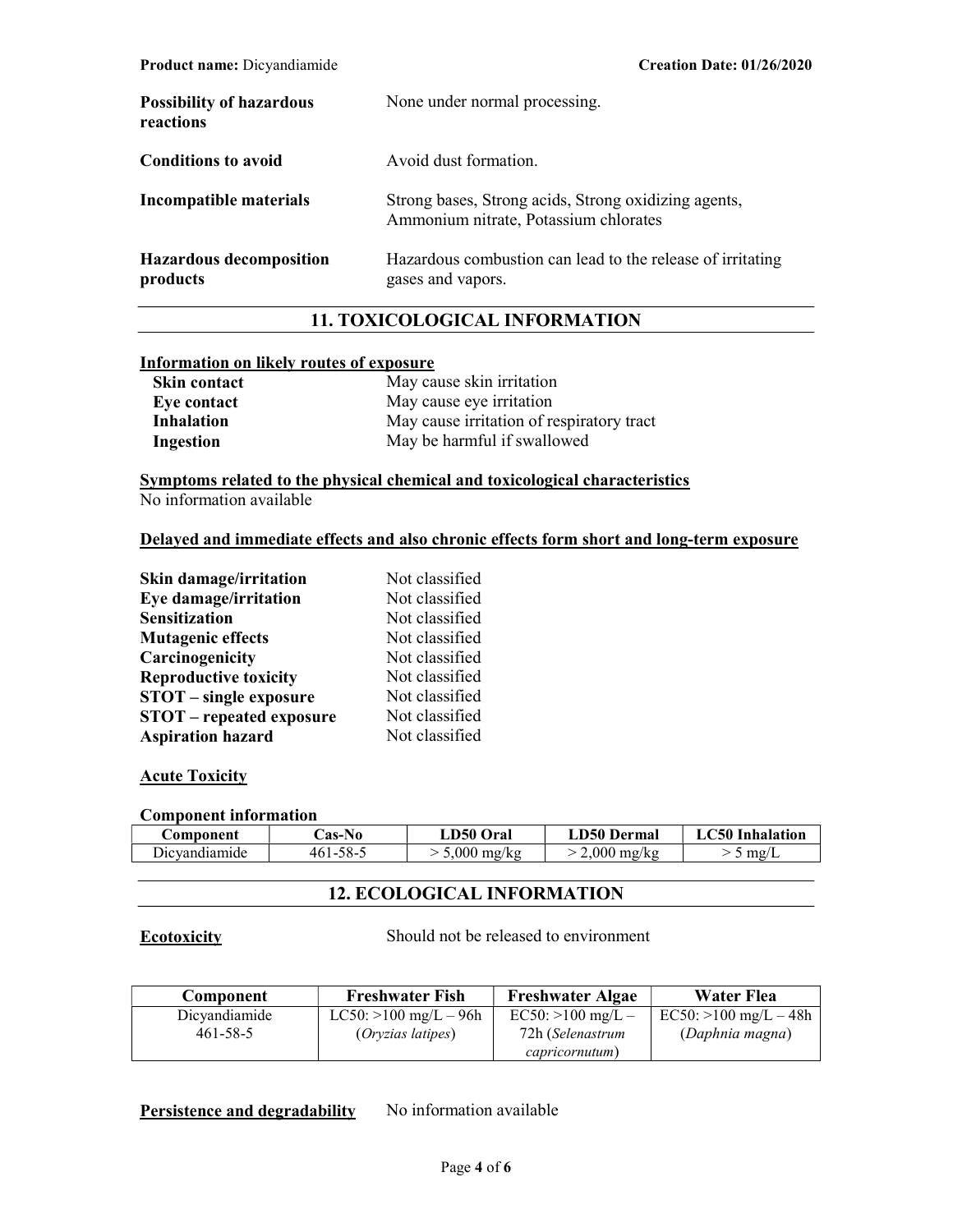| <b>Product name:</b> Dicyandiamide |                          | <b>Creation Date: 01/26/2020</b> |
|------------------------------------|--------------------------|----------------------------------|
| <b>Bioaccumulative potential</b>   | No information available |                                  |
| <b>Mobility in soil</b>            | No information available |                                  |
| Other adverse effects              | No information available |                                  |

## 13. DISPOSAL CONSIDERATIONS

Waste Disposal Methods Processing, use or contamination of this product may occur during product use. Accordingly, it is the responsibility of the user to determine the proper disposal methodologies. Consult the appropriate state, regional or local regulations to ensure complete and accurate classification. Dispose of contaminated packaging in accordance with local regulations.

## 14. TRANSPORT INFORMATION

| <b>DOT</b>  | Not regulated |
|-------------|---------------|
| <b>IATA</b> | Not regulated |
| <b>IMDG</b> | Not regulated |

## 15. REGULATORY INFORMATION

#### International Inventories

| <b>TSC</b><br>д.<br>ᆂ<br>ື້ | - -<br>sivu |
|-----------------------------|-------------|
| <b>DSL</b>                  | --<br>-15 w |

#### US Federal Regulations

# TSCA section 12(b) Export Notification

Not regulated

#### SARA 313

Section 313 of Title III of the Superfund Amendments and Reauthorization Act of 1986 (SARA). Not applicable

## SARA 311/312 Hazard Categorization

| Acute health hazard   | Nο               |
|-----------------------|------------------|
| Chronic Health Hazard | No               |
| Fire hazard           | $\rm No$         |
| Pressure              | No               |
| Reactivity            | $\rm N_{\Omega}$ |

## CERCLA/SARA 302 & 304

Section 302 & 304 of Title III of the Superfund Amendments and Reauthorization Act of 1986 (SARA). Not applicable

## CWA (Clean Water Act)